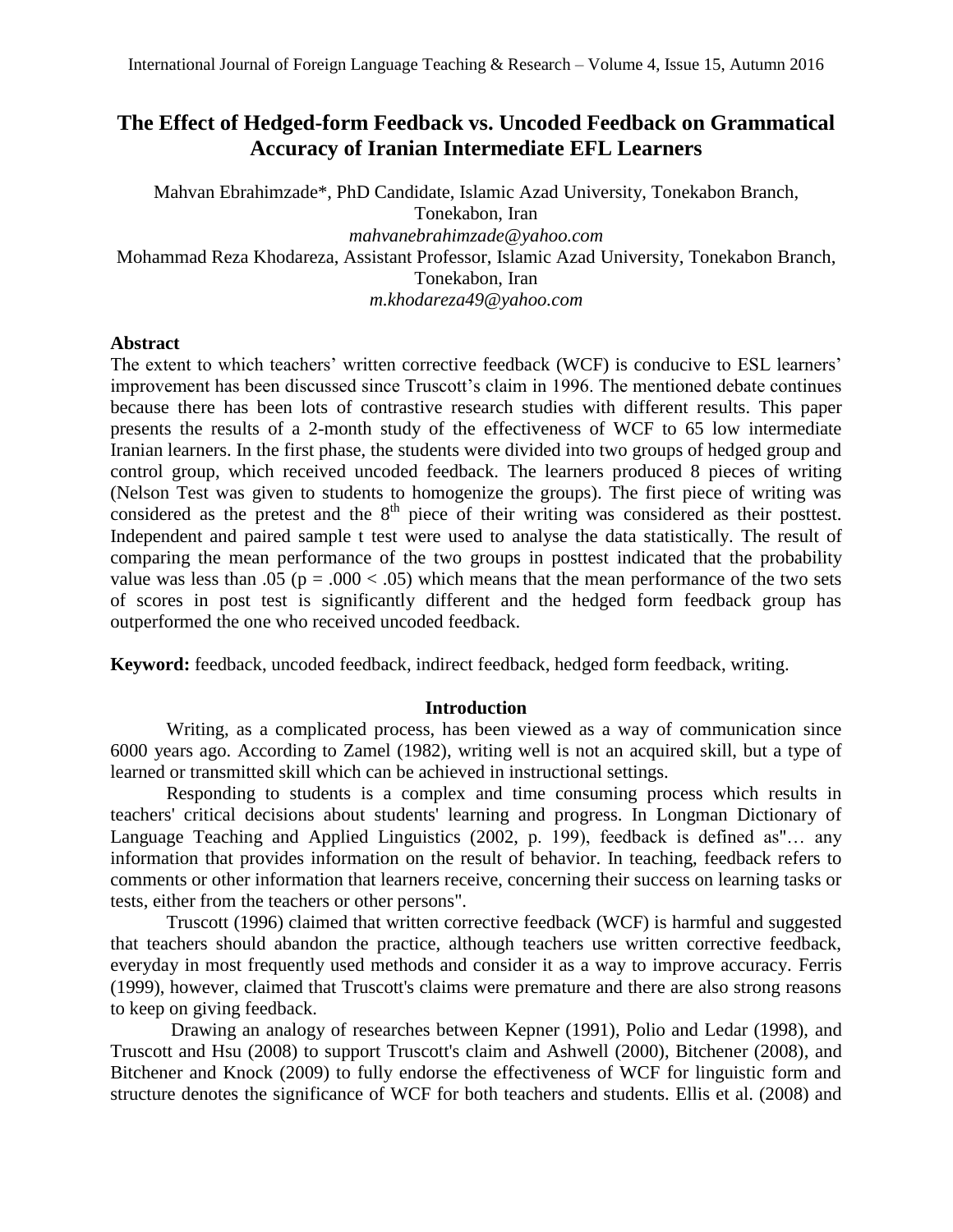Bitchener et al. (2005, 2009) found that direct WCF is entirely effective in language improvement, especially in form.

 As regards the effectiveness of WCF, the variety of types of WCF is under investigation (Chandler, 2003; Bitchener, 2009). Likewise, the researchers are in favor of finding the most useful feedback to help learners improve their written accuracy.

 Due to the contrastive viewpoints which express the disparity existing between different results of the research studies, there is a growing need for further research into the effectiveness of WCF.

 On the other hand, socio-cultural factors, motivation, self-schema and scaffolding are effective in WCF. According to Skehan (1989) learners' different levels of motivation and interest may influence their performance and improvement. The aforementioned factors which will be discussed thoroughly in the next chapter, construct learners' attitude toward language learning and WCF.

 In this research, two types of written corrective feedback, hedged form and imperative form, are considered to be examined and investigated to determine whether any improvement occurs in intermediate learners of English after they receive hedged imperative corrective feedback during the writing course. This paper also attempts to examine if there is any superiority over one of the two mentioned types of feedback or not.

#### **Literature Review**

Effectiveness of the corrective written feedback is a very important issue to make students proficient in the second language languages. Sometimes L2 teachers become disappointed with students' results and performance in the target language. But it is also true that the methods of providing feedback to the students affect their performance in the target language. The direct and indirect corrective feedback are the most common methods used by the instructors to respond, comment and correct grammatical errors on students' written works. Direct corrective feedback is provided when the teacher writes the correct form on the student's paper(Lalande, 1982 and Robb et al. 1986), while indirect feedback is provided when the teacher indicates the location of the error on the paper by underlining, highlighting or circling it without providing the correct form (Lee, 2004). Several studies have been conducted in this area to know the impact and effectiveness of the direct and indirect feedback on students' writing ability. Direct corrective feedback has the advantage that it provides learners with explicit guidance about how to correct their errors. (Rod Ellis). Ferris and Roberts (2001) suggest that direct corrective feedback is probably better than indirect corrective feedback with students having low levels of proficiency in writing. A recent study by Sheen (2007) indicates that direct corrective feedback can be effective in promoting acquisition of specific grammatical features. Guenette (2007) defines direct feedback that it refers to the teacher's correction of errors. According to Lee (2004), direct or explicit feedback occurs when the teacher picks out errors and gives the correct forms.

On the other hand, indirect feedback is a feedback that the teacher indicates that an error exists but does not provide the correction. Lanlande (1982) suggests that indirect feedback is indeed more effective in enabling students to correct their errors but others, for example, Ferris and Roberts' own study found no difference between direct and indirect corrective feedback. Guenette (2007) states that indirect feedback mentions the teacher's indication of errors by underlining, highlighting or coding them and then letting learners do the corrections. According to Lee (2004), indirect correction refers to situations when the teacher marks that errors have been made but does not supply the correct forms, requiring the learners to diagnose and correct their errors. Further, she distinguishes indirect feedback strategies with a code.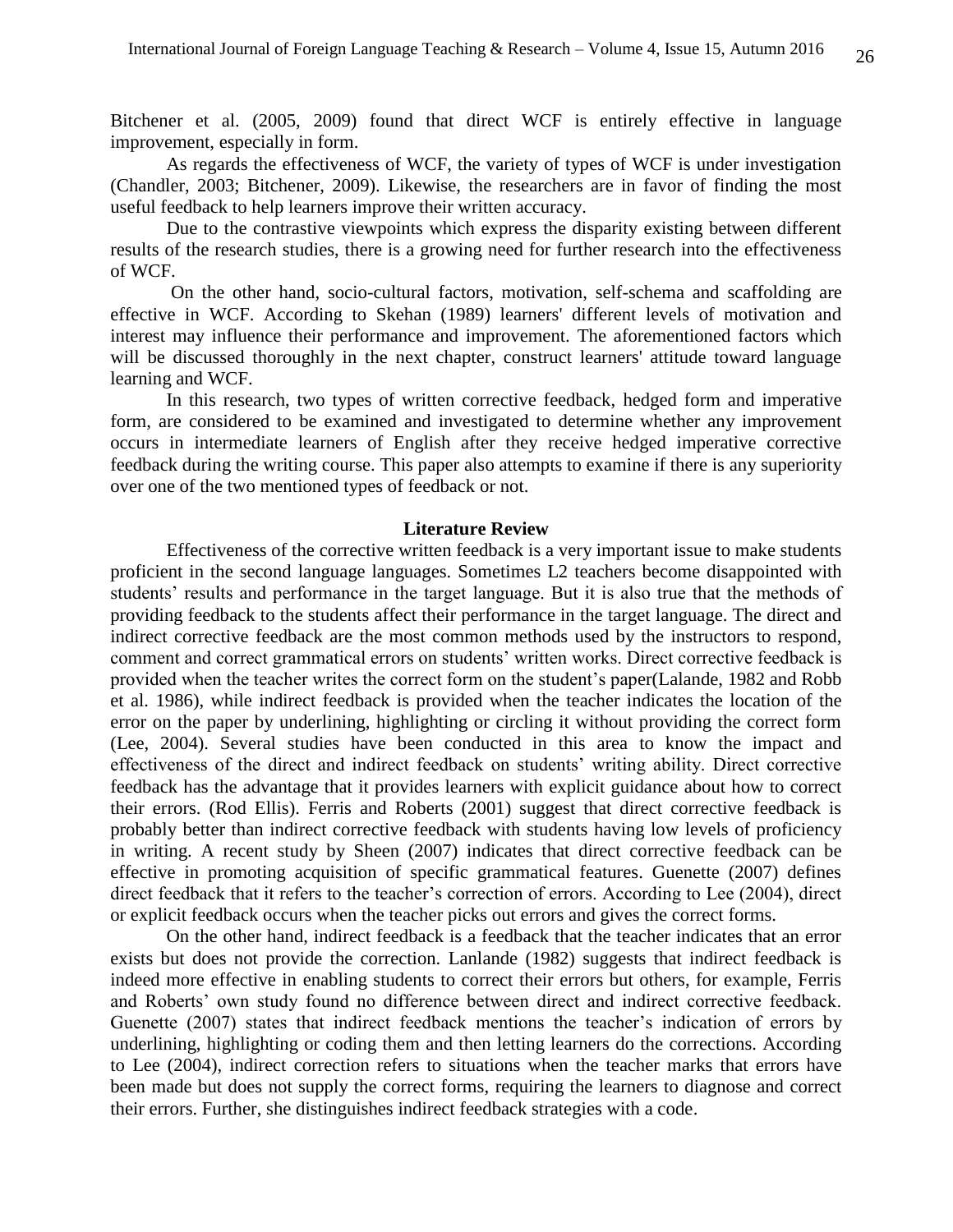The present research was carried out to find out the effect of providing two types of indirect corrective feedback(hedged and uncoded feedback) on the grammatical accuracy of writing proficiency.

 In *Oxford Advanced Learner's Dictionary* (2005), hedging means" to avoid giving a direct answer to a question or promising to support a particular idea".

 In *Longman Dictionary of Language Teaching and Applied Linguistics* (2002, p. 237) hedging is defined as..." linguistic devices that writers use either to indicate the writer's lack of commitment to the truth of a statement or a desire not to express that commitment categorically…." Some items such as perhaps, somewhat, sort of, might, to a certain degree, it is possible are considered as hedged form.

 Numukhamedov and kim cited that Hyland (1998:1) believes that hedging is used to "indicate either (a) a lack of complete commitment to the truth value of an accompanying proposition or (b) a desire not to express that commitment categorically."

 As a whole hedging indicates "hesitation", "uncertainty", "politeness" and "indirectness" (Hinkel, 2004).

All in all, the present research was an attempt to recognize which groups of learners, the ones who received hedged form feedback or the ones who received the uncoded feedback, would improve more in writing. In hedged form the students will receive comments and feedback which were provided by the researcher in written form, but in control group the researcher just underlines the errors.

## **Methodology**

# **Participants**

 The present study was carried out in an institute, called Ayandegan in Sari. While carrying out the study, 70 English learners were learning English at intermediate level of proficiency. In other words, the intermediate learners had studied a year and six months of English. The participants were all Iranian students. As the researcher needed almost 50 participants, the researcher gave a pretest (Nelson Test) to all the students to homogenize the groups and chose 50 students who were one standard deviation above or below the mean score. The students were categorized into two groups, 25 students for control group and 25 students for experimental group.

## **Instrumentation**

The experimental group received hedged written corrective feedback and the control group received just uncoded feedback. The errors which were corrected were in structural level. Both groups were given five minutes to take a look at the given feedback and contemplate on it. Since in experimental group the students might face some comments that were ambiguous for them, they were allowed to ask questions but not the control group( in control group the teacher did not leave any comments to the students errors). The students had to write at least 150 words in a limited time. The writing topics were 8 different pictures and the students were allowed to ask questions, if they did not know what some parts of the pictures were called in English.

#### **Procedure**

As mentioned before, participants who studied in the lower intermediate classes were divided into two groups of one control group and one experimental group. Each group contained thirty learners. In the first session of the term, the participants were given (Nelson Test) to homogenize the learners. The ones who got one SD higher and lower than the mean score were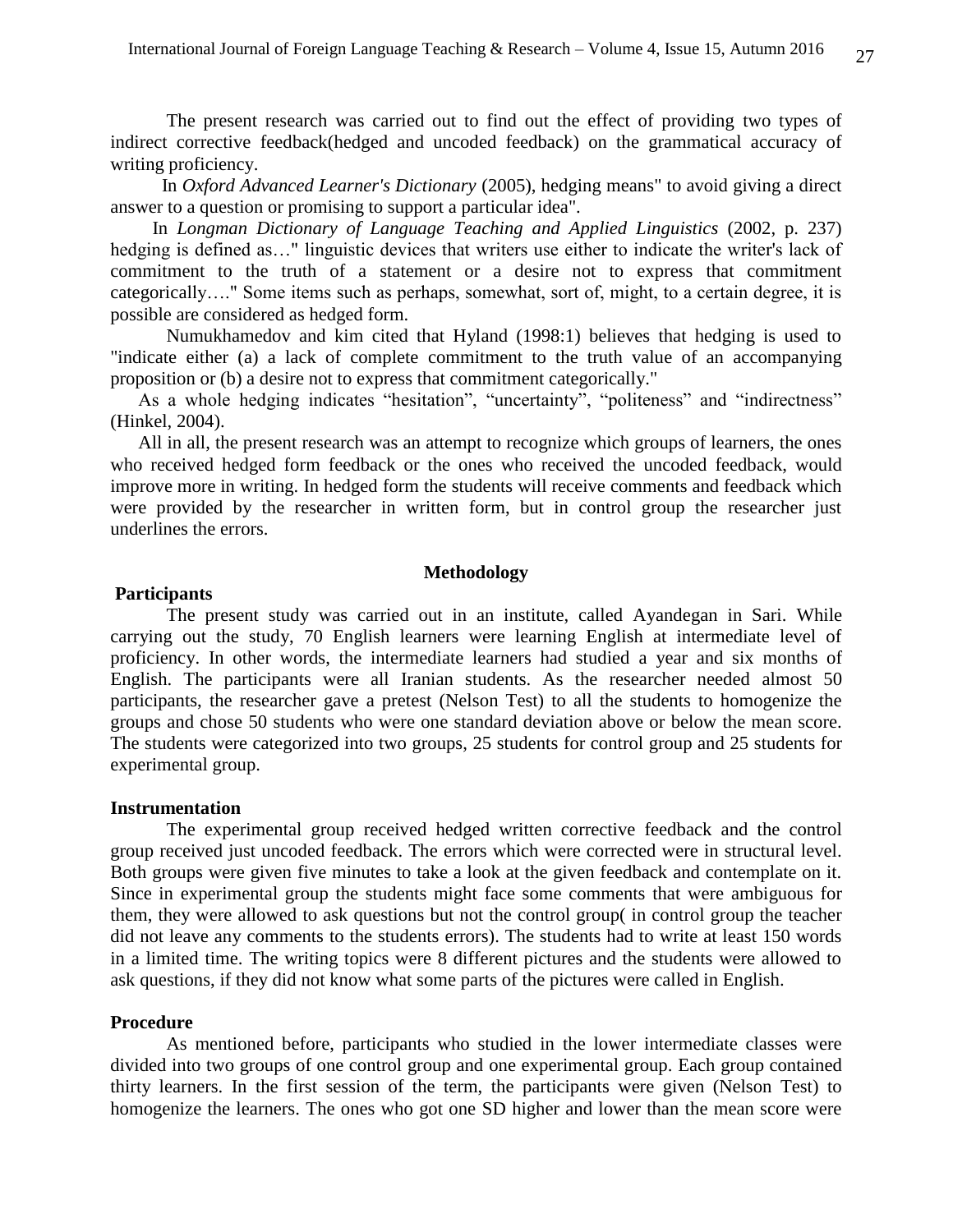selected, but they were not separated from the others to avoid Hawthorne effect. Their first writing was regarded as their pretest. Each week, they received a topic to write. The eight chosen topics were the same for both groups. The students were given 30 minutes time to write and then the researcher collected the papers. The papers were graded after the research was completed from 1-20 by three raters.

As it was mentioned earlier, the experimental group received comments on their errors and based on comments they must correct them.In contrast the control group was given uncoded feedback. In control group the teacher just underlines the error without adding any comments to them. At the 8th session the students were given the last topic as their posttest. The selected topics were eight pictures selected from English Time books, written by Melanie Graham and Stanton Procter. The students were graded by three raters, after seven sessions, the students were given the  $8<sup>th</sup>$  picture as the posttest. In order to understand whether providing corrective feedback had been effective in the accuracy of writing, the posttest results of the two groups were compared to figure out the differences between the two types of feedback.

#### **Results and Discussion**

Initially to make sure participants were homogenized, the Nelson proficiency test was given to all of the participants of two classes which were selected for the purpose of this study. The mean score of first group was 33.25 and the mean score of second group was 29.93. Then the pretest and posttest were given to both groups. Since three raters rated the pretest and posttest, the researcher used the Pearson Product Moment Correlation Coefficient for both groups in order to check the inter-rater reliability.

|          |                                                              |       | JJ                           |                                         |
|----------|--------------------------------------------------------------|-------|------------------------------|-----------------------------------------|
|          |                                                              |       | rater 1 in exprater 2 in exp |                                         |
|          |                                                              | group |                              | in pregroup in pretrater 3 in exp group |
|          |                                                              | test  | test                         | in pre test                             |
|          | rater 1 in exp group in Pearson Correlation 1                |       | $.849***$                    | $.856^{**}$                             |
| pre test | Sig. (2-tailed)                                              |       | .000                         | .000                                    |
|          |                                                              | 22    | 22                           | 22                                      |
|          | rater 2 in exp group inPearson Correlation 849 <sup>**</sup> |       |                              | $.792^{**}$                             |
| pre test | Sig. (2-tailed)                                              | .000  |                              | .000                                    |
|          |                                                              | 22    | 22                           | 22                                      |
|          | rater 3 in exp group inPearson Correlation 856 <sup>**</sup> |       | $.792^{**}$                  |                                         |
| pre test | Sig. (2-tailed)                                              | .000  | .000                         |                                         |
|          |                                                              | 22    | 22                           | 22                                      |

*Table 1. Pearson Product Moment Correlation Coefficient*

\*\*. Correlation is significant at the 0.01 level (2-tailed).

|             | $\sim$ word $\sim$ . The case of $\sim$ is a control formal control to complete the |             |             |                                                |
|-------------|-------------------------------------------------------------------------------------|-------------|-------------|------------------------------------------------|
|             |                                                                                     | rater       | inrater     | control group control group rater 3 in control |
|             |                                                                                     | in pre test | in pre test | group in pre test                              |
|             | rater 1 in control groupPearson Correlation 1                                       |             | $1.826***$  | $1.727***$                                     |
| in pre test | $Sig. (2-tailed)$                                                                   |             | .000        | .001                                           |
|             | N                                                                                   |             |             |                                                |

*Table 2. Pearson Product Moment Correlation Coefficient*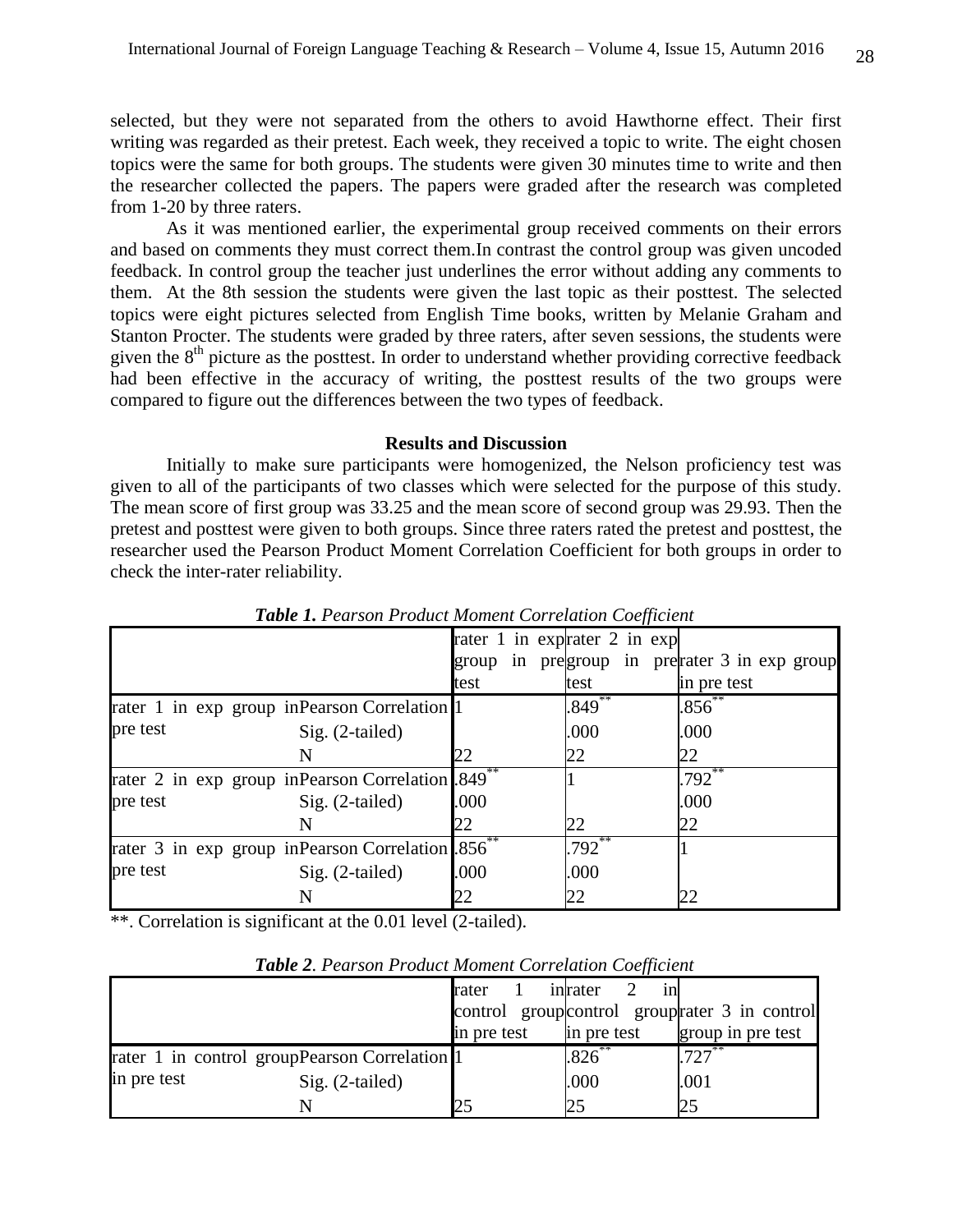|             | rater 2 in control groupPearson Correlation .826 <sup>**</sup> |      |      | .666 <sup>°</sup> |
|-------------|----------------------------------------------------------------|------|------|-------------------|
| in pre test | Sig. $(2-tailed)$<br>.000                                      |      |      | .003              |
|             |                                                                | 25   |      |                   |
|             | rater 3 in control groupPearson Correlation 727 <sup>**</sup>  |      | .666 |                   |
| in pre test | $Sig. (2-tailed)$                                              | .001 | .003 |                   |
|             |                                                                | 25   |      |                   |

As tables 1and 2 show**,** the scores given by three raters, both in experimental group and control group, were positively correlated with each other.

Descriptive statistics for the two groups in pre-test are displayed in table 3.

| <b>Table 3.</b> Descriptive statistic Pre-test of writing by groups |     |    |       |                                  |      |  |  |
|---------------------------------------------------------------------|-----|----|-------|----------------------------------|------|--|--|
| Groups                                                              |     |    | Mean  | <i>Std.</i> Deviation Std. Error |      |  |  |
|                                                                     |     |    |       |                                  | Mean |  |  |
| Pretest                                                             | Exp |    | 14.18 | 3.59                             | 0.44 |  |  |
|                                                                     | Con | つち | 14.10 | 3.53                             |      |  |  |

The mean score achieved by participants of the experimental group on the pretest was 14.18, while their counterparts in the control group achieved a mean score of 14.10. And in order to see whether the two groups were also homogenous regarding their essay writing ability or not, the means between the pretests obtained from the two groups were compared using the independent-samples t test.

|                               |          |                           | <b>Table 4.</b> Independent-Samples t Test |            |                 |               |    |         |        |
|-------------------------------|----------|---------------------------|--------------------------------------------|------------|-----------------|---------------|----|---------|--------|
|                               |          | <b>Paired Differences</b> |                                            |            |                 |               |    |         |        |
|                               |          |                           |                                            | 95%        |                 |               |    |         |        |
|                               |          |                           |                                            | Confidence |                 |               |    |         |        |
|                               |          |                           | Std.                                       |            | Interval of the |               |    |         |        |
|                               | Mean     | Std.                      | Error                                      | Difference |                 |               | df | Sig.    | $(2 -$ |
|                               |          |                           |                                            |            |                 |               |    |         |        |
|                               |          | Deviation                 | Mean                                       | Lower      | Upper           |               |    | tailed) |        |
| control group in              |          |                           |                                            |            |                 |               |    |         |        |
| test<br>$\blacksquare$<br>pre | .4697    | 4.69769                   | .57825                                     |            | 1.6245          | $.812\quad 6$ |    | .420    |        |
| exprimental                   | $\theta$ |                           |                                            | .6851      | 3               |               |    |         |        |
| group in pre test             |          |                           |                                            | 4          |                 |               |    |         |        |

The results of the t test shown in Table 4 demonstrate that homogeneity of the scores between the two groups. The column labeled *Sig.* (2-tailed) is our probability value. If this value is less than .05 (e.g .. 04, .01, .001), then it can be concluded that there is a significant difference between the two sets of scores (Pallant, 2002). In this table, the probability value is .42. This means that the probability value was more than .05 ( $p = .42 > .05$ ) indicating that the control and experimental groups' scores were not significantly different from each other. Therefore, it was made certain that the groups were actually homogeneous.

The descriptive statistics for the two groups in posttest are displayed in Table 5.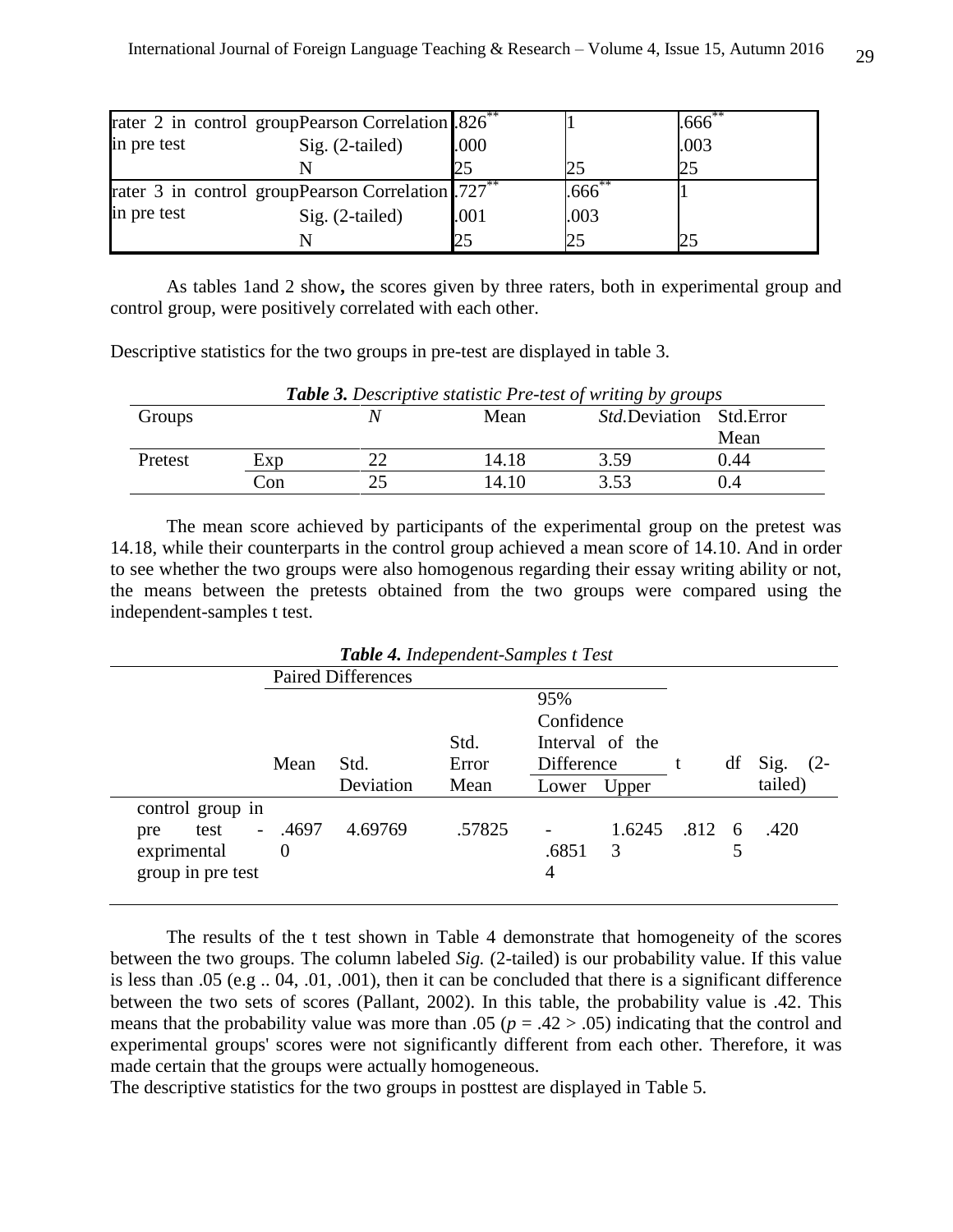| <b>Table 5.</b> Descriptive statistic for posttest |     |  |       |                         |      |  |  |  |
|----------------------------------------------------|-----|--|-------|-------------------------|------|--|--|--|
| Groups                                             |     |  | Mean  | Std.Deviation Std.Error |      |  |  |  |
|                                                    |     |  |       |                         | Mean |  |  |  |
| Posttest                                           | Exp |  | 17.54 | 3.24                    |      |  |  |  |
|                                                    | Con |  | 14.88 | 3.54                    | 40   |  |  |  |

Then the means between the posttest obtained from the two groups were compared using the independent-samples t test in order to see which of the two groups had made more progress in writing skill.

| Table 6. Independent-Samples t Test |                   |           |        |            |                |       |          |   |            |
|-------------------------------------|-------------------|-----------|--------|------------|----------------|-------|----------|---|------------|
| <b>Paired Differences</b>           |                   |           |        |            |                |       |          |   |            |
|                                     | 95%               |           |        |            |                |       |          |   |            |
|                                     | Confidence        |           |        |            |                |       |          |   |            |
| Internal of the<br>Std.             |                   |           |        |            |                |       |          |   |            |
|                                     | Std.<br>Mean      |           | Error  | Difference |                |       | df       |   | $Sig. (2-$ |
|                                     |                   | Deviation | Mean   |            | Lower<br>upper |       |          |   | tailed)    |
| <b>CONTROL</b>                      | 3.5888<br>1.34470 |           | .32614 |            | 2.8974         | 4.280 | 11.0     |   | .000       |
| <b>GROUP-</b>                       |                   |           |        |            | 4              | 2     | $\theta$ | 6 |            |
| <b>EXPRIMENTAL</b>                  |                   |           |        |            |                |       |          |   |            |
| <b>GROUP</b>                        |                   |           |        |            |                |       |          |   |            |

The result of comparing the mean performance of the two groups in posttest has been reported. In this table, the probability value is .000. This means that the probability value was less than .05 ( $p = .000 < .05$ ) indicating that the mean performance of the two sets of scores in post test is significantly different and the hedged form feedback group has outperformed the one who received uncoded feedback. It must be mentioned that, the control group did improve their written grammatical accuracy, but this improvement was not very significant.

Then the researcher compared the means between the posttest obtained from the two groups using independent samples t test.The mean score for the post-test for the experimental group was 17.54 where as the mean score for the post-test for the control group was 14.88.

The outcome of the current research is in line with the findings of Sheppard (1992), Frantzen (1995), Fazio (2001), and Chandler (2003) who proved CF to be a way of improving the accuracy of L2 students' writing. Since hedged form feedback and uncoded feedback are types of indirect feedback, the result of this study is in harmony with several other studies (Ferris & Helt, 2000; Frantzen, 1995; Lalande, 1982; Lee, 1997; Robb et al., 1986). The results show that indirect corrective feedback leads to either more or equal levels of accuracy in the long run, which may imply the superiority of the indirect techniques of error correction over the course of time, due to the fact that, indirect feedback makes the students think of their errors and revise the errors based on the feedback given to them rather than just see the correct form of the errors on their writing paper. Indirect feedback is so challenging for the students and raises the students awareness. The result of this study is also in line with the study conducted by Bankier(2012). Bankier examined the effect of post-text feedback and uncoded feedback. He mentioned that, one noticeable difference was that post-text feedback led to revisions that were either correct or were not revised. Contrastively, uncoded feedback led to several incorrect revisions, but no errors were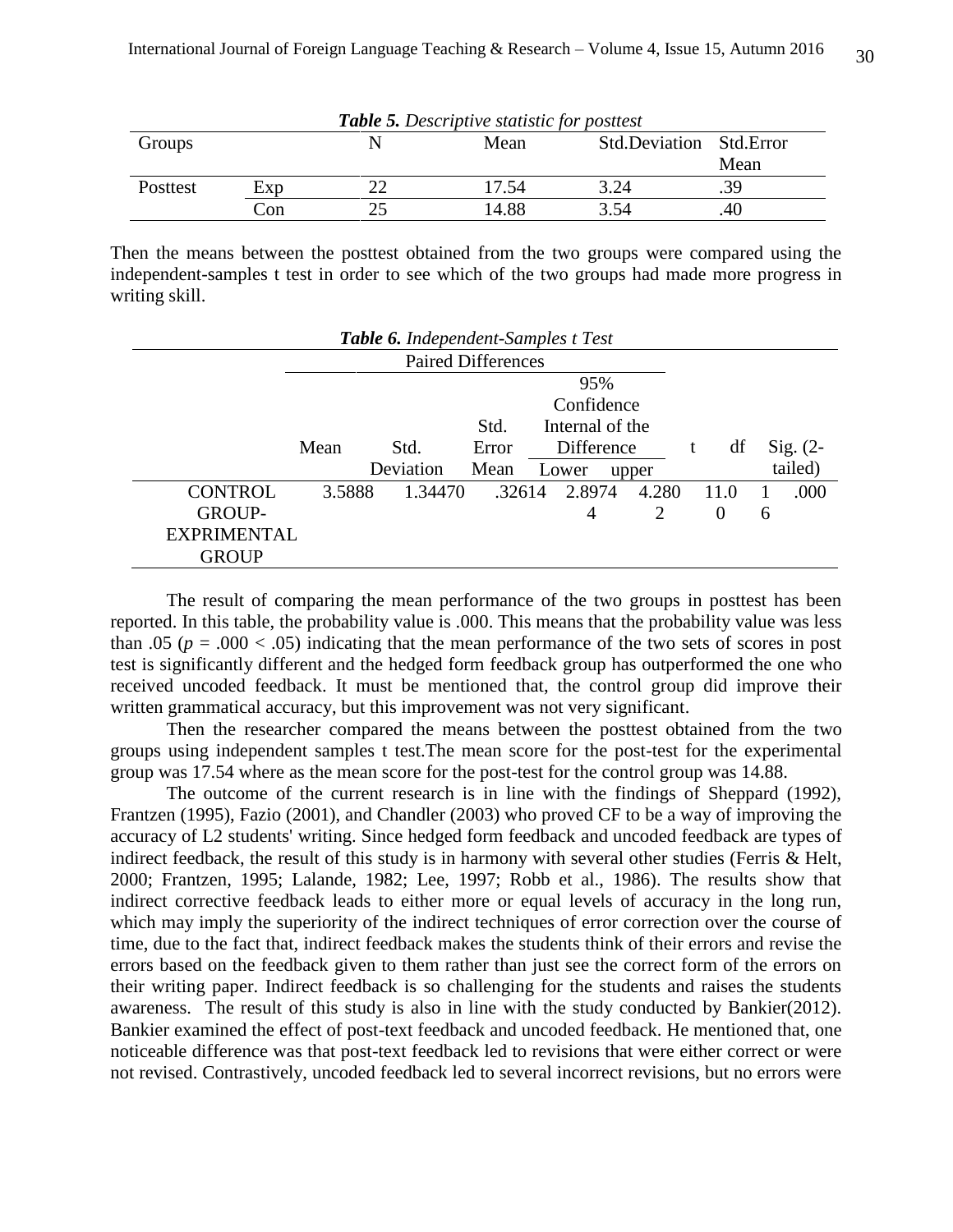left unchanged. So, highlighting or underlying text may be insufficient since the problem is unclear to the learner.

 The result of this study contradicts the Nurmukhamedov and Kim's viewpoints (2009). Nurmukhamedov and Kim (2009) believed that in indirect type of feedback results in misunderstanding and the learners cannot understand what the teachers mean.Considering Skehan's findings (1998), learners may be motivated to correct themselves when they exactly know what types of error they made.

## **Conclusion**

 The present study was carried out by the researcher basically to find outwhether there was any significant difference between the type of feedback to which L2 writing students are exposed in terms of improving their ability to correct certain error and write more grammatically accurate essays. The findings revealed that the subjects' exposure to hedged form error corrective feedback did have a significant effect on their performance in correcting certain error categories. Since the subjects in the uncoded error corrective feedback group ,that were also required to further self-edit the errors underlined by the teacher, did improve their writing ability but this improvement was not very significant.

In short, the researcher believes that the ESL writing teachers need to regard the first draft of their students' written texts as "a dream that needs to be re-dreamed" [and further revised by the students themselves] (Handeland, 2008) through "fresh eyes" (Al\_Azzeh, 2008) of the teachers providing their students with indirect error corrective feedback.

#### **References**

Al\_Azzeh, L. (2008). Better writing 101: Tips for self-editing. Retrieved September 18, 2009, from the world wide web: [http://www](http://www/) .suite101.com/blog /lima101/better \_writing\_101\_ tips\_for\_ selfediting.

Ashwell, T. (2000). Patterns of teacher response to student writing in a multiple draft composition classroom: Is content feedback followed by form feedback the best method? *Journal of Second Language writing, 9(3),* 227-257.

Bankier, J. (2012). Post-Text and In-Text Corrective Feedback1. *Language Education in Asia*, *3*(1).

Bitchener, J., Young, S., & Cameron, D. (2005). The effect of different types of corrective feedback on ESL student writing. *Journal of Second Language Writing*, *9*, 227–258.

Bitchener, J. (2008). Evidence in support of written corrective feedback. *Journal of Second Language Writing*, *17(1),* 102-118.

Bitchener,J., (2009). The contribution of written corrective feedback to language development: A Ten Month Investigation. *Applied Linguistics Journal 16, 1-22.*

Bitchener,J., Knock,U. (2009). The relative effectiveness of different types of direct written corrective feedback. *System,37, 322-418.*

Celce-Murcia, M. (1991). Grammar pedagogy in second and foreign language teaching. *TESOL Quarterly*, *25*, 459-480.

Chandler, J. (2003). The efficacy of various kinds of error feedback for improvement in the accuracy and fluency of L2 student writing. *Journal of Second Language Writing*, *2*, 267– 296.

Ellis, R. (2009). A typology of written corrective feedback types. *ELT J, 63(2)*, 97-107.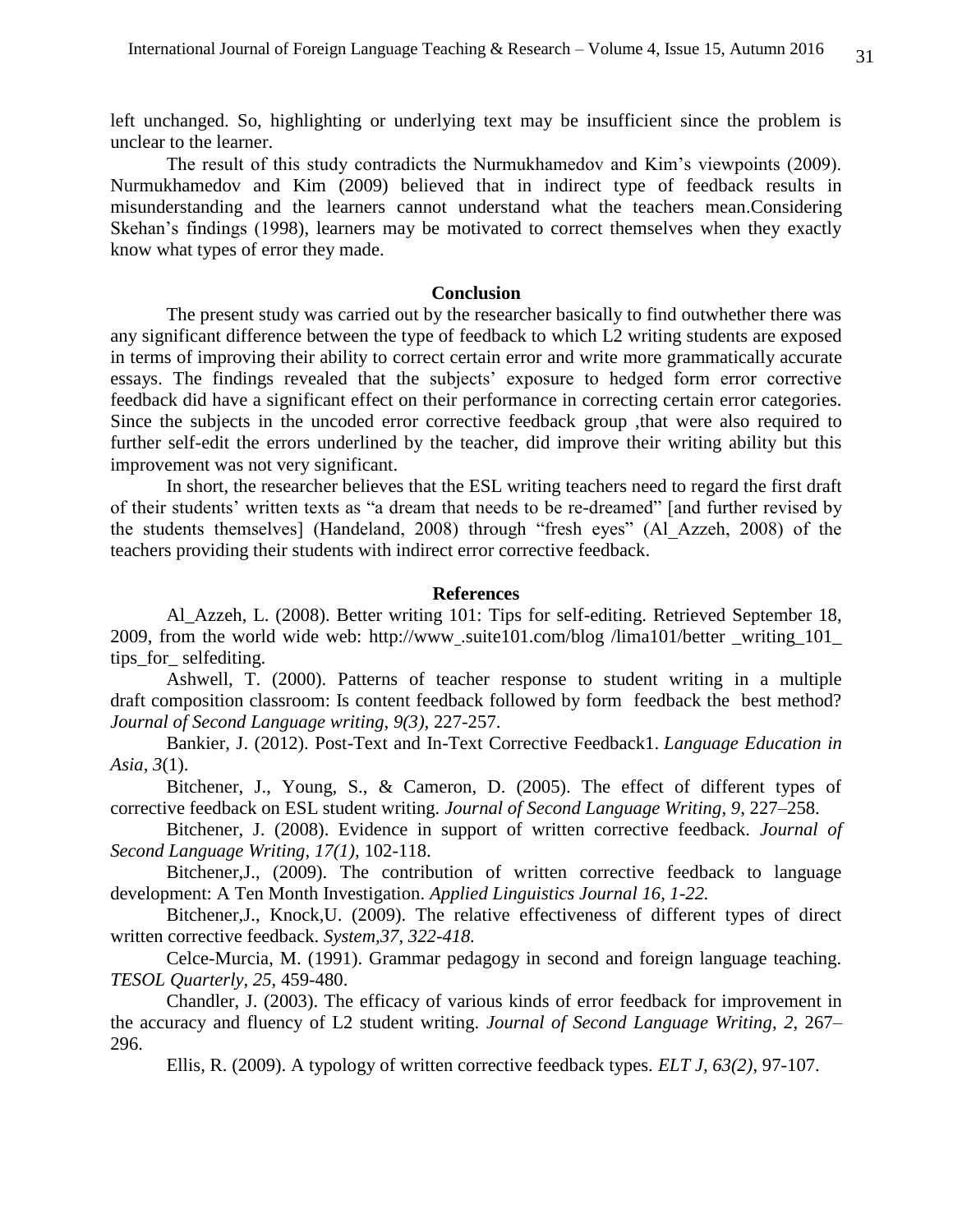Ellis, R., Sheen, Y., Murakami, M., & Takashima, H. (2008). The effects of focused and unfocused written corrective feedback in an English as a foreign language context. *System*, *36,*  353–371.

Fazio, L. (2001). The effect of corrections and commentaries on the journal writing accuracy of minority- andmajority-language students. Journal of Second LanguageWriting, 10, 235–249

Ferris, D. (1999). The case for grammar correction in L2 writing classes: A response to Truscott Ferris, D. (1999). (1996). *Journal of Second Language Writing, 8*, 1–10.

Ferris, D. R., & Helt, M. (2000). Was Truscott right? New evidence on the effects of error correction in L2 writing classes. Paper presented at the American Association of Applied Linguistics Conference. Vancouver, BC, March, 11–14.

Ferris D.R. and Roberts, B. (2001)"Error Feedback in L2 Writing Classes: How explicit does it need to be?," Journal of Second Language Writing, Vol. 10 (3), August 2001, pp. 161- 184..

Frantzen, D. (1995). The effects of grammar supplementation on written accuact in an intermediate Spanish content course. Modern Language Journal, 79, 329-344.

Guénette, D. (2007). Is feedback pedagogically correct?: Research design issues in studies of feedback on writing. *Journal of second language writing*,*16*(1), 40-53.

Handeland, Lori (2008). Other editing and revising resources: Self-editing. Retrieved September, 20, 2009 from the world wide web: www.scribd.com/doc/2034754/Left-Behind-and-Loving-It

Hatch, E.,& Farhady,H.(1981).*Research design and statistics for applied linguistics.*Los Angeles: University of California.

Hinkel, E. (2004).Tense, aspect and the passive voice in L1 and L2 academic texts. *Language Teaching Research*, *8*(1), 5-29.

Hyland, F. (1998). The impact of teacher written feedback on individual writers. *Journal of Second Language Writing. 7,* 255-286.

Lalande, J.F. (1982). Reducing composition errors: an experiment. Modern Language Journal 66, 140–149.

Lee, I. (1997). ESL learners' performance in error correction in writing. System, 25, 465– 477.

Lee, I.(2004) "ESL learners' performance in error correction in writing: Some Implications for Teaching, System, Vol. 25 (4), Dec.

Lee, I. (2009). Feedback revolution: What gets in the way? ELT Journal, 28, 310-322.

 Nurmukhamedov, U., & Kim, S. H. (2009). 'Would you perhaps consider…': hedged comments in ESL writing. *ELT journal*, ccp063.

Oller, J., Ziahosseiny, M. (1970). The contrastive analysis hypothesis and spelling errors. *Language Learning, 27,* 1-27.

Robb, T., Ross, S., & Shortreed, I. (1986). Salience of feedback on error and its effect on EFL writing quality. TESOL Quarterly 20, 83–93.

Selinker, L. (1972). Interlanguage. *IRAL-International Review of Applied Linguistics in Language Teaching*, *10*(1-4), 209-232.

Sheen, Y. (2007) ."The effect of focused written corrective feedback and language aptitude on ESL learners' acquisition of articles,TESOL Quarterly, Vol. 41 (2), June 2007, pp. 255–283.

Sheppard, K. (1992). Two feedback types: Do they make a difference? *RELC Journal* , 103-110.